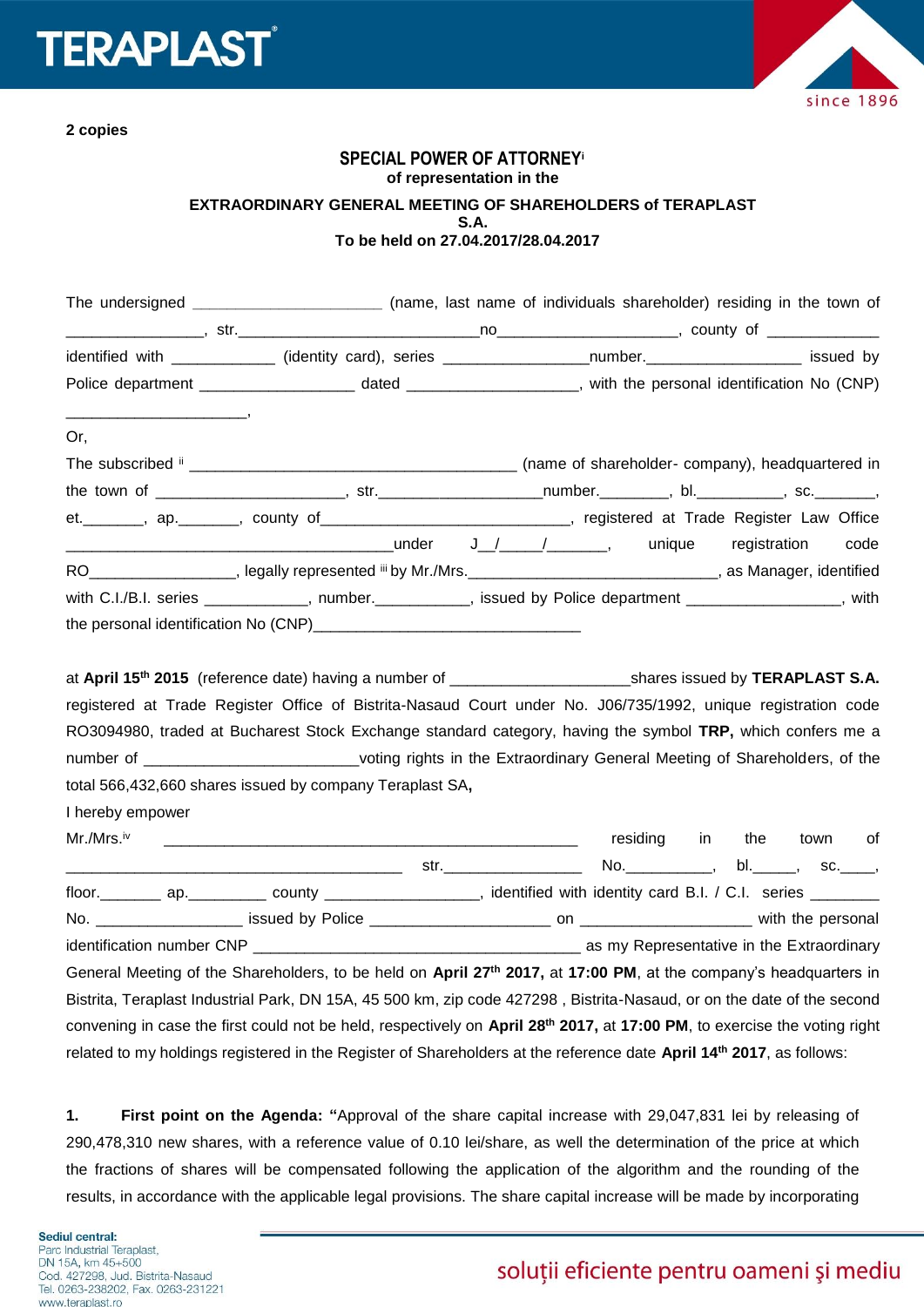the reserves in amount of 29,047,831 lei, constituted from the 2016 net profit, according to point 4 from the OGMS Agenda, dated April 27th 2017 and by releasing of 290,478,310 new shares with a reference value of 0.10 lei/share. The new released shares will not modify the shareholders percentage and will be distributed for free to all company's shareholders, registered in the Shareholders' Registry, at the registration date established by GMS. The capital increase is made in order to support the current activity of the company. Every shareholder registered in the Shareholders' Registry at the registration date shall receive 1 new share for every 1.95 owed shares.**"**

| For | <b>Against</b> | Abstaining |
|-----|----------------|------------|
|     |                |            |

**2. Second point on the Agenda:** "Approval of the update of the Articles of Association, in accordance with the ones approved at point 1 of the present, as follows:

Art. 7. Alin. (1) "The subscribed and paid in share capital of the Company TERAPLAST S.A. is 56,643,266 lei divided into a number of 566,432,660 registered shares, with nominal value of 0.1 lei each" modifies and will have the following content:

*"The subscribed and paid in share capital of the Company TERAPLAST S.A. is 85.691.097 lei divided into a number of 856.910.970 registered shares, with nominal value of 0.1 lei each".*

| For | <b>Against</b> | Abstaining |
|-----|----------------|------------|
|     |                |            |

**3. Third point on the Agenda:** "Approval of the maximum limit of indebtedness that the company can contract in the 2017 financial year and the approval of the warranty of credit and/or leasing contracts which are going to be accessed within the limit established, with security interest in real estate/pledge, assignments of current and future receivables rights, assignments related to current and future cash, resulting from current accounts and assignments of rights resulted from the insurance policies. The proposal of the Board of Administration is that this limit of indebtedness to reach the total value of 135,000,000 lei.**"**

| Abstaining |
|------------|
|            |
|            |

**4. Fourth point on the Agenda: "**Empowering the Board of Directors that, up to the maximum limit of indebtedness approved, it should accomplish, in the name of and for the Company, all the actions and steps necessary or useful in order to fulfill those approved at point 3 from the present decision. In this regard, the Board of Directors shall issue decisions on: accessing some bank credits, concluding some credit/leasing contracts, extending the bank credit/leasing contracts accessed, establishing the warranty structure for the credit/ leasing contracts accessed/extended, restructure/reschedule of the credits granted, change of structure of the warranties of the existing credits in balance, empowering the persons who will sign in the name of and for the Company TERAPLAST S.A. the credit contracts/ leasing contracts /warranty contracts /additional acts to the credit/leasing contracts, as well as any other documents or instruments which are accessory, related to or to which reference is made in the credit/leasing contracts, warranty contracts or any other documents as well as to sign any other application forms, requests which might be necessary or useful regarding these bank transactions**".**

| For | <b>Against</b> | Abstaining |
|-----|----------------|------------|
|     |                |            |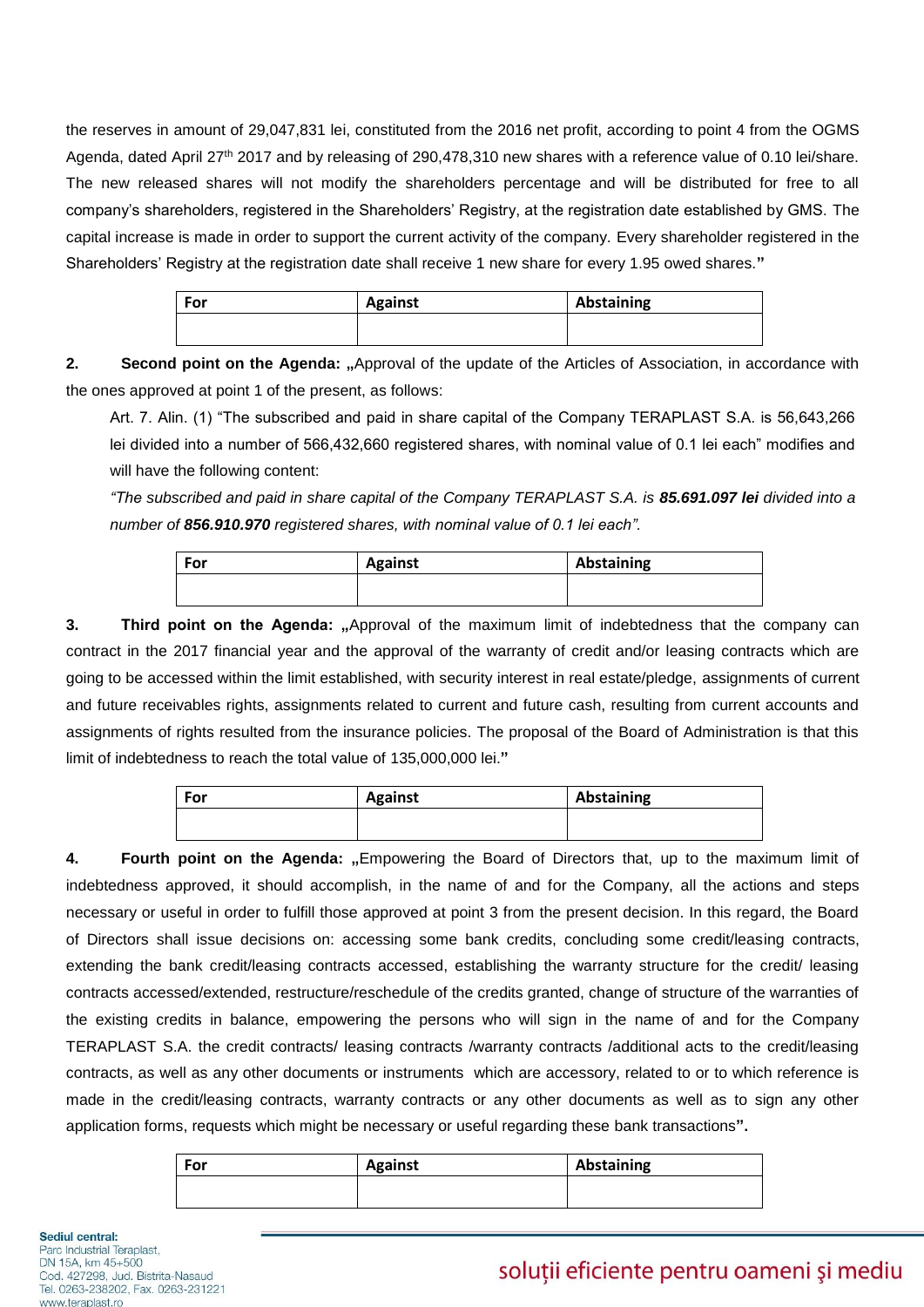#### **5. Fifth point on the Agenda: "Considering:**

a. The EGMS decision dated February 09th 2017 by witch it was decided:

The start of investments in total value of 72,000,000 lei, in the 2017 financial exercise;

Empowering the Board of Directors to accomplish, in the name of and for the Company, all the actions and steps necessary or useful in order to fulfill those approved at the anterior point.

b. The conclusion, in 01.03.2017, of the agreements for the purchase of the 50% of the stake held by the shareholders of Depaco SRL,

#### **It is proposed:**

Approval of the agreements, signed in 01.03.2017, for the purchase of the 50% of the stake held by the shareholders of Depaco SRL, in the company Depaco SRL.**"**

| For | <b>Against</b> | Abstaining |
|-----|----------------|------------|
|     |                |            |

**6. Sixth point on the Agenda: "**Establishing the **registration date** which serves to identify the shareholders who will be affected by the decisions adopted by the Extraordinary General Meeting of Shareholders. The date proposed by the Board of Directors is **July 18th 2017**."

| For | <b>Against</b> | Abstaining |
|-----|----------------|------------|
|     |                |            |
|     |                |            |

**7. Seventh point on the Agenda:** "Approval of the date July 17<sup>th</sup> 2017 as "ex-date", respectively the date previous to the registration date when the financial instruments, subject of the decision of the corporate bodies, are transacted without the rights resulting from such decision, pursuant to art. 2 letter f) of Regulation No. 6/2009 regarding the exercise of certain rights of the shareholders within the general assemblies of the trading companies, amended and completed by Regulation no. 13/2014 regarding the amendment and completion of certain regulations issued by the Security National Board (herein referred to as NSC Regulation No. 6/2009).**"**

| <b>For</b> | <b>Against</b> | Abstaining |
|------------|----------------|------------|
|            |                |            |
|            |                |            |

8. **Eighth point on the Agenda:** "Establishing the payment date, date to which the distribution of the income associated with the securities holders, consisting in cash or shares, becomes certain. The date proposed by the Board of Directors is July 19<sup>th</sup> 2017."

| For | <b>Against</b> | Abstaining |
|-----|----------------|------------|
|     |                |            |

**9. Ninth point on the Agenda: "**Empowering the Board of Directors to fulfill the decisions adopted by the Extraordinary General Meeting of Shareholders."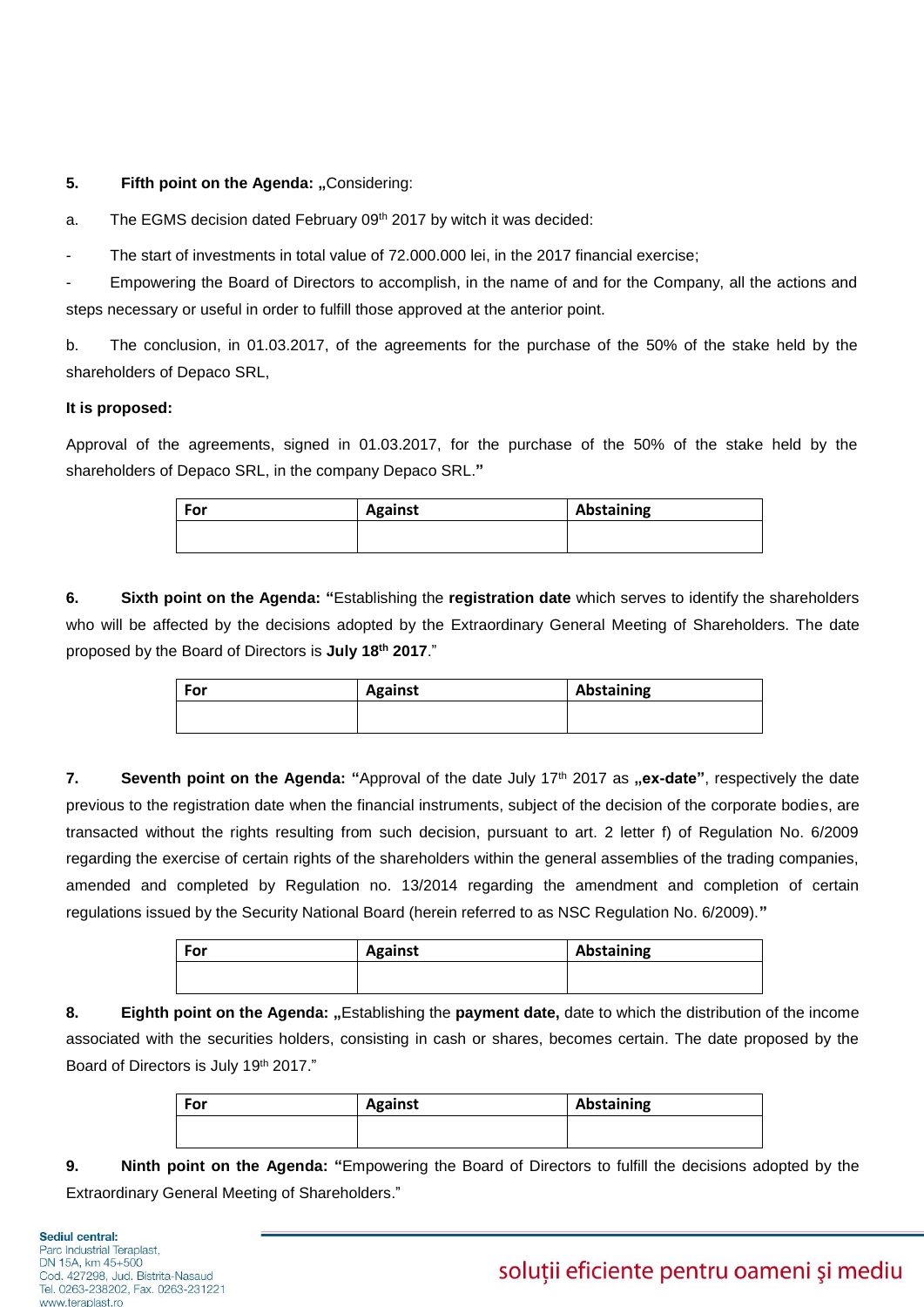| For | <b>Against</b> | Abstaining |
|-----|----------------|------------|
|     |                |            |

**10. Tenth point on the Agenda: "**Empowering the Chairman of the Board of Directors, Mr. Dorel Goia, to sign the EGMS decision, in the name and on behalf of the shareholders present at the meeting."

| For | <b>Against</b> | Abstaining |
|-----|----------------|------------|
|     |                |            |

**11. Eleventh point on the Agenda: "**Empowering the legal adviser, Mrs. Kinga Vaida, identified by ID series XB, No. 370326 and/or Mrs. Diana Bretfelean, identified by ID series X.B. no. 515915, to accomplish all formalities regarding registration of the EGMS Decision at the Commercial Registry of Bistrita-Nasaud Tribunal and to publish this decision in the Official Gazette of Romania, Part 4."

| For | <b>Against</b> | Abstaining |
|-----|----------------|------------|
|     |                |            |

### **I hereby attach a copy of the ID <sup>v</sup> /register certificate <sup>vi</sup>.**

The undersigned I hereby give discretionary voting power to the above appointed representative, for the problems which have not been identified and included on the agenda until the present, in accordance with the legal provisions in force

This special power of attorney contains information in accordance with the Capital Market Law no. 297/2004, NSC Regulation No. 1/2006, modified by NSC Regulation No. 31/2006, and by NSC Regulation No. 6/2009. This special power of attorney shall be signed and dated by the principal shareholder. The special power of attorney shall be completed by the principal shareholder under all entries submitted.

**The special power of attorney shall be issued in 3 originals**, of which: one original remains to the principal shareholder, one original will be handed to the representative and one original will be presented to **company** headquarters **TERAPLAST S.A.** until **April 25 th 2017, 17:00 PM**.

Date of granting the power of attorney: \_\_\_\_

**vii \_\_\_\_\_\_\_\_\_\_\_\_\_\_\_\_\_\_\_\_\_\_\_\_\_\_\_\_\_\_\_\_\_\_\_\_\_\_\_ (signature)**

**viii \_\_\_\_\_\_\_\_\_\_\_\_\_\_\_\_\_\_\_\_\_\_\_\_\_\_\_\_\_\_\_\_\_\_\_\_\_\_\_**

(Name and surname of individual shareholder,or of the legal representative of the legal person shareholder in clear capital letters)